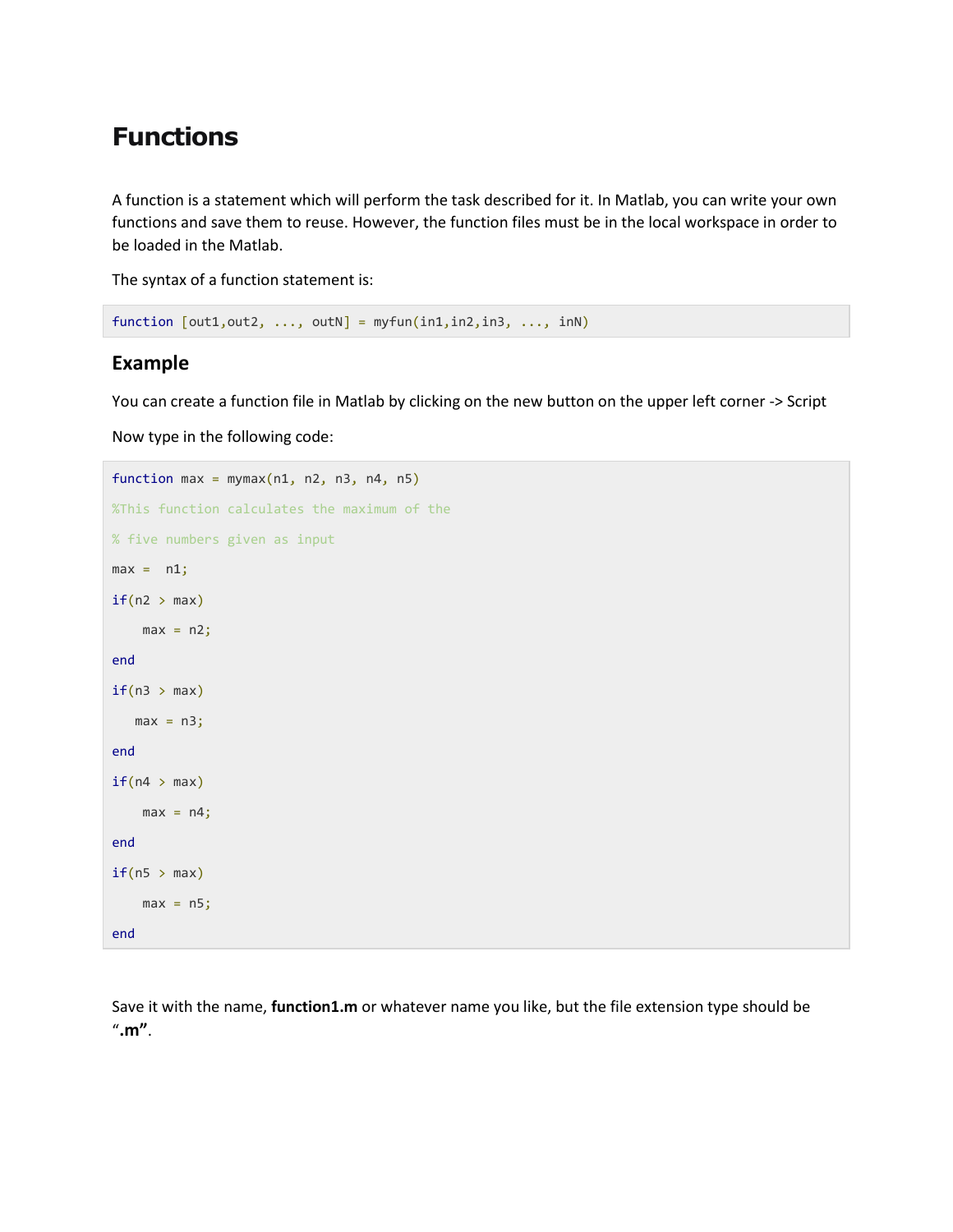Note that there is the keyword function in the first line of the code, it is the beginning of the function declaration. In this example, the function will take 5 inputs and return 1 output. The sentences after the "Percent sign" means they are comments for the function.

After you have typed the codes from above and saved on your *local workplace*.

The local workplace in Matlab is a session that includes the variables you have created and stored in memory during the using of Matlab. You can find the Workspace window on the right side of Matlab window. For example, if you run these statements:

 $x = 5;$ 

 $y = 10;$ 

 $t = 3;$ 

The workspace will look like this: